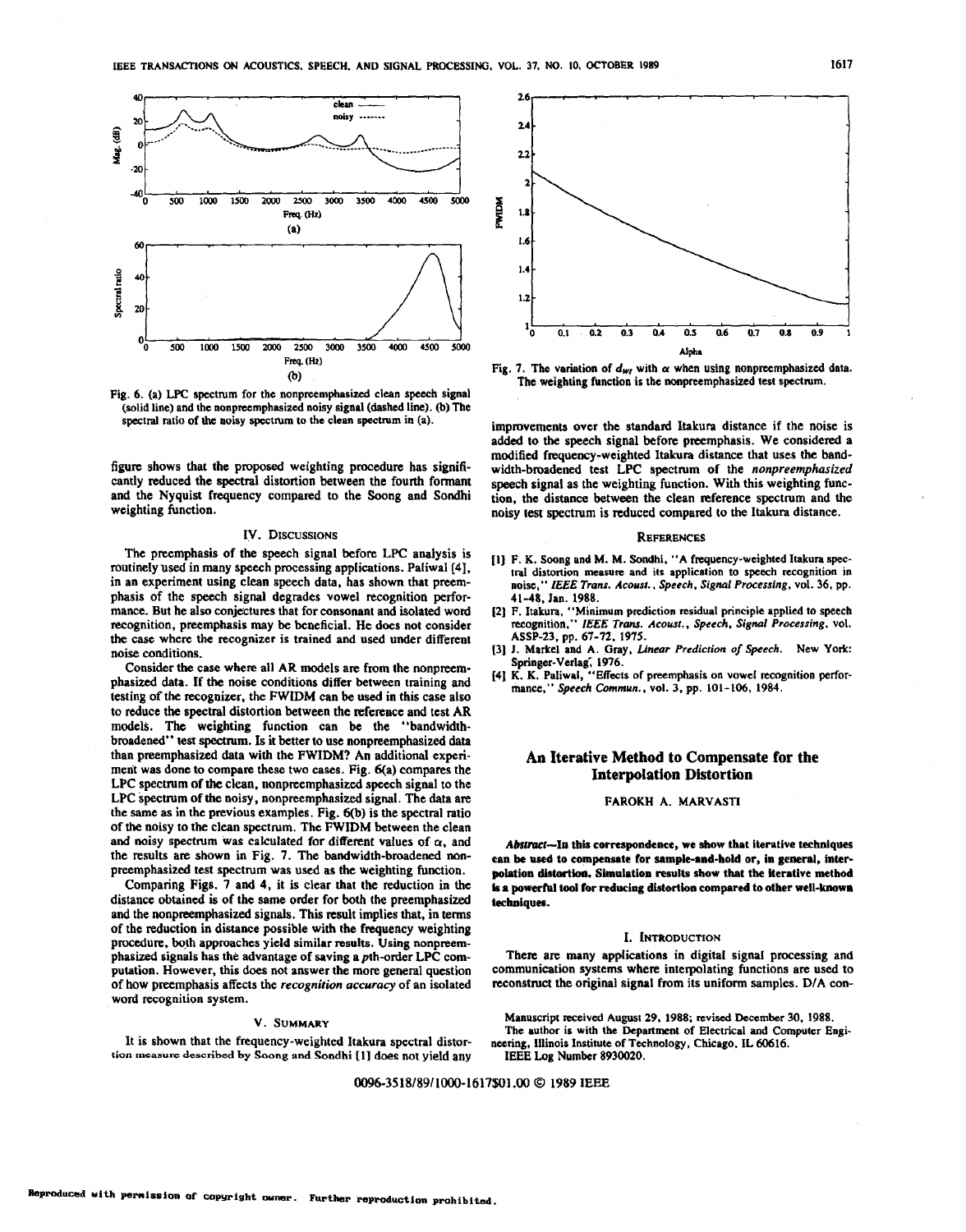

Fig. **1.** The harmonic method.

verters use zero- or first-order hold as a specific interpolating function. The process of interpolating **(e.g..** sample and hold) and lowpass filtering, unlike the ideal sampling. distorts the original signal. The classical way to reduce the distortion is to sample at a higher rate than the Nyquist rate. This high rate is not always acceptable in signal transmission and processing where bandwidth and memory become a limitation. An altemative method is to equalize distortion by a compensating filter, e.g.,  $sinc^{-1}(\cdot)$  for sample-and-hold interpolation. However, this filter is not realizable **and can only** be approximated. **A** modular method was proposed by **the** author [ **I]** for the compensation of interpolation distortion at the Nyquist rate; this method consists of mixing the interpolating function with a cosine wave **and** its harmonics and then **low-pass** filtering **the** resultant signal-Fig. 1. Reference **[I]** also showed that this modular technique outperforms **the** method of inverse filtering as far **as** noise is concerned.

In **this** paper, we propose an iterative technique to compensate for the interpolation distortion.' We shall prove that this iterative method converges to the true signal in the limit. Finally, the simulation results of **the** iterative technique are compared to the modular method.

### **11.** THE **ITERATIVE METHOD TO COMPENSATE FORTHE INTERPOLATION DISTORTION**

The interpolation function of a discrete signal is either modeled as the output **of** a linear time-invariant system when the input is the discrete impulsive samples or the interpolation function is characterized by a polynomial fit. An example of the first **type js a** zeroorder hold (or sample-and-hold) or, in general, an nth-order hold interpolation. An example of the second case is spline functions. In this section, we shall prove that iterative methods can be used to recover the original analog signal **from the** interpolated discrete signal. We shall first consider a zero-order-hold (sample-and-hold) interpolation, which is widely used in digital-to-analog conversion.

### *A. Iterative Method for Sample-and-Hold Distortion*

The iteration is given by

$$
x_{k+1}(t) = \lambda P S x(t) + (P - \lambda P S) x_k(t)
$$
 (1)

where  $\lambda$  and  $x_k(t)$  are the convergence factor and the kth iteration, respectively;  $x_0(t)$  can be any function of time, but  $x_0 = P\mathcal{S}x(t)$ would be the most appropriate choice for the fastest convergence. *P* and *S* are, respectively, low-pass and sample-and-hold operators. *PSx* is the low-pass version of **the** sample-and-hold and is known. Given the above definitions for operators *P* **and S, (1)** can **be** writ-

**'For** ideal nonuniform samples, **sec [2]** and **[4].** 

ten in the following form:

$$
x_{k+1}(t) = \lambda h(t) * x_{s}(t) + h(t) * x_{k}(t) - \lambda h(t) * x_{sk}(t) \quad (1')
$$

where  $*$  is the convolution sign, and  $x<sub>s</sub>(t)$  and  $x<sub>sk</sub>(t)$  are, respectively, the sample-and-hold versions of  $x(t)$  and  $x_k(t)$ , i.e.,

$$
\lambda h(t) * x_s(t) + h(t) * x_k(t) - \lambda h(t) * x_{sk}(t)
$$
  
the convolution sign, and  $x_s(t)$  and  $x_{sk}(t)$  are,   
mple-and-hold versions of  $x(t)$  and  $x_k(t)$ , i.e.  

$$
x_t(t) = \sum_{n} x(nT) \prod_{i} \left( \frac{t-n}{T} - \frac{1}{2} \right)
$$

**and** 

$$
x_{sk}(t) = \sum_{n} x_k(nT) \prod_{k} \left( \frac{t-n}{T} - \frac{1}{2} \right).
$$

Equation (1) converges to  $x(t) = \lim_{k \to \infty} x_k(t)$  if we have contraction **131,** i.e.,

$$
\|x_{k+1} - x_k\| < \|x_k - x_{k-1}\| \quad \text{for all } k
$$

where  $||x||$  is defined as the norm of *x* in the  $L_2$  Hilbert space or, alternatively,

$$
\|P(x_k(t) - x_{k-1}(t)) - \lambda PS(x_k(t) - x_{k-1}(t))\| \leq r \|x_k - x_{k-1}\|
$$
\n(2)

where  $0 \leq r < 1$ .

Therefore, if **we** can prove that the sample-and-hold distortion satisfies **(2).** then the iterative method described **by (1)** will recover  $x(t)$  in the limit. The proof is as follows. By invoking the Parsev**al's** theorem, the left-hand side of (2) is equivalent to

$$
\left\| X_k(f) - X_{k-1}(f) - \lambda \prod (fT) \text{ sinc}(fT) \right\|
$$
  
 
$$
\left\| X_k \left( f - \frac{i}{T} \right) - X_{k-1} \left( f - \frac{i}{T} \right) \right\|
$$
 (3)

where **II** ( *fT)* **is** an ideal low-pass filter with a cutoff frequency at  $f = 1/2T$  and sinc (fT)  $\Sigma_i$  [ $\cdot$ ] is the Fourier transform of the sample-and-hold operation. If we assume that the sampling rate is greater than **or** equal to the Nyquist rate, we can write

$$
\Pi (fT) \operatorname{sinc} (fT) \sum_{i} \left[ X_{k} \left( f - \frac{i}{T} \right) - X_{k-1} \left( f - \frac{i}{T} \right) \right]
$$
  
= sinc (fT) [X\_{k}(f) - X\_{k-1}(f)]. (4)

Combining (3) and **(4),** we get

$$
\| [X_k(f) - X_{k-1}(f)] [1 - \lambda \operatorname{sinc} f] \|
$$
  
\n
$$
\leq \| X_k - X_{k-1} \| [1 - \lambda \operatorname{sinc} f]_{\max}.
$$
 (5)

Now, if  $0 < \lambda < 2$ , the right-hand side of (5) compared to (2) is a contraction, i.e.,

$$
0 < r = \max \left| 1 - \lambda \operatorname{sinc} fT \right| < 1.
$$

For example, for  $\lambda = 1 = \frac{1}{r} = (1 - \frac{2}{\pi}) < 1$ .

Therefore, an iterative technique of the form **(1)** will converge to the original signal in the limit. The above proof could be generalized for an nth-order hold. For instance, for a linear interpolation, similar analysis shows that the contraction is of the form

$$
r = \max |1 - \lambda \operatorname{sinc}^2 fT|, \quad 0 \le \lambda < 2, \quad (6)
$$
  
e.g., for  $\lambda = 1 \equiv \lambda r = (1 - 4/\pi^2)$ .

### *B. Iterative Methods for Polynomial Interpolation*

Polynomial interpolation such **as** spline fitting is a nonlinear/ time-varying process. The iterative methods are still valid provided that

where 
$$
0 \le r < 1
$$
.  
\nwhere  $0 \le r < 1$ .  
\n(7)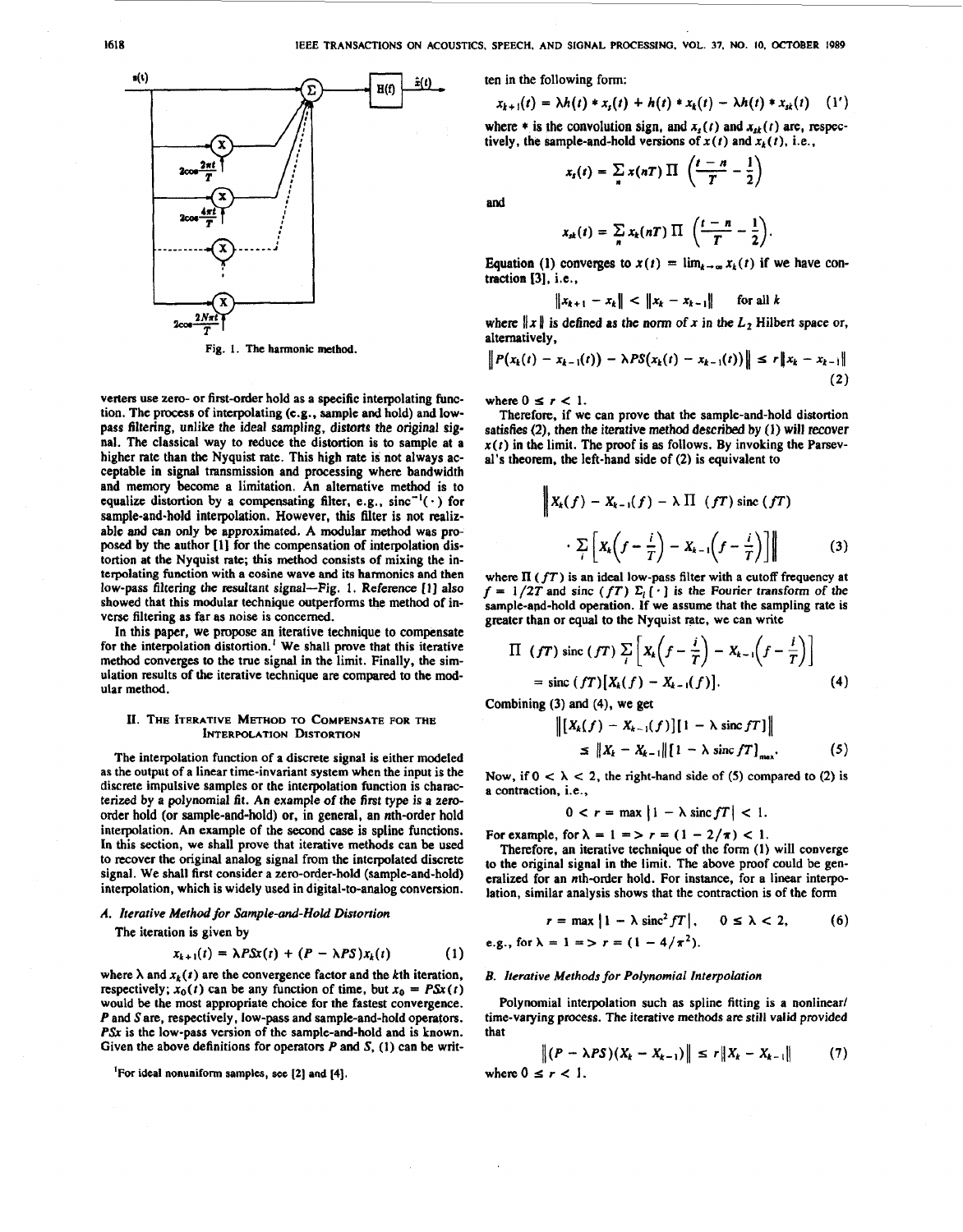

interpolation function.



interpolation function.

**<sup>A</sup>**and *P* are defined **as** before and **S** is the spline fit. In general, **the** inequality represented in *(7)* is true because we expect to get

$$
PS(x_i - x_j) \sim (x_i - x_j) \quad \text{for } \lambda = 1.
$$
 (8)

Otherwise, the interpolation loses its meaning. If (8) is true, then *(7)* is **true. and** therefore, the iterative **method (1)** will recover the original signal **from the** polynomial interpolation. In **order** to prove **(7), we** need the order of the polynomial and the way the polyno-



terpolation function. . . . . . . . . Recovered **by** adding **60** harmonics to interpolation function (the delay is due **to** the sample and hold).



mial is interpolated. **We** also expect **to** get the same results with fewer iterations when the interpolation is better.

### **111. SIMULATION RESULTS**

signal is given below:

An almost periodic signal was simulated on the computer; this  
gnal is given below:  

$$
x(t) = \frac{1}{2} \sin \frac{2\pi t}{278} + \frac{1}{2} \cos \left(\frac{2\pi t}{300}\right) + \frac{3}{2} \cos \frac{2\pi t}{900} + \frac{3}{2} \sin \frac{2\pi t}{1000}.
$$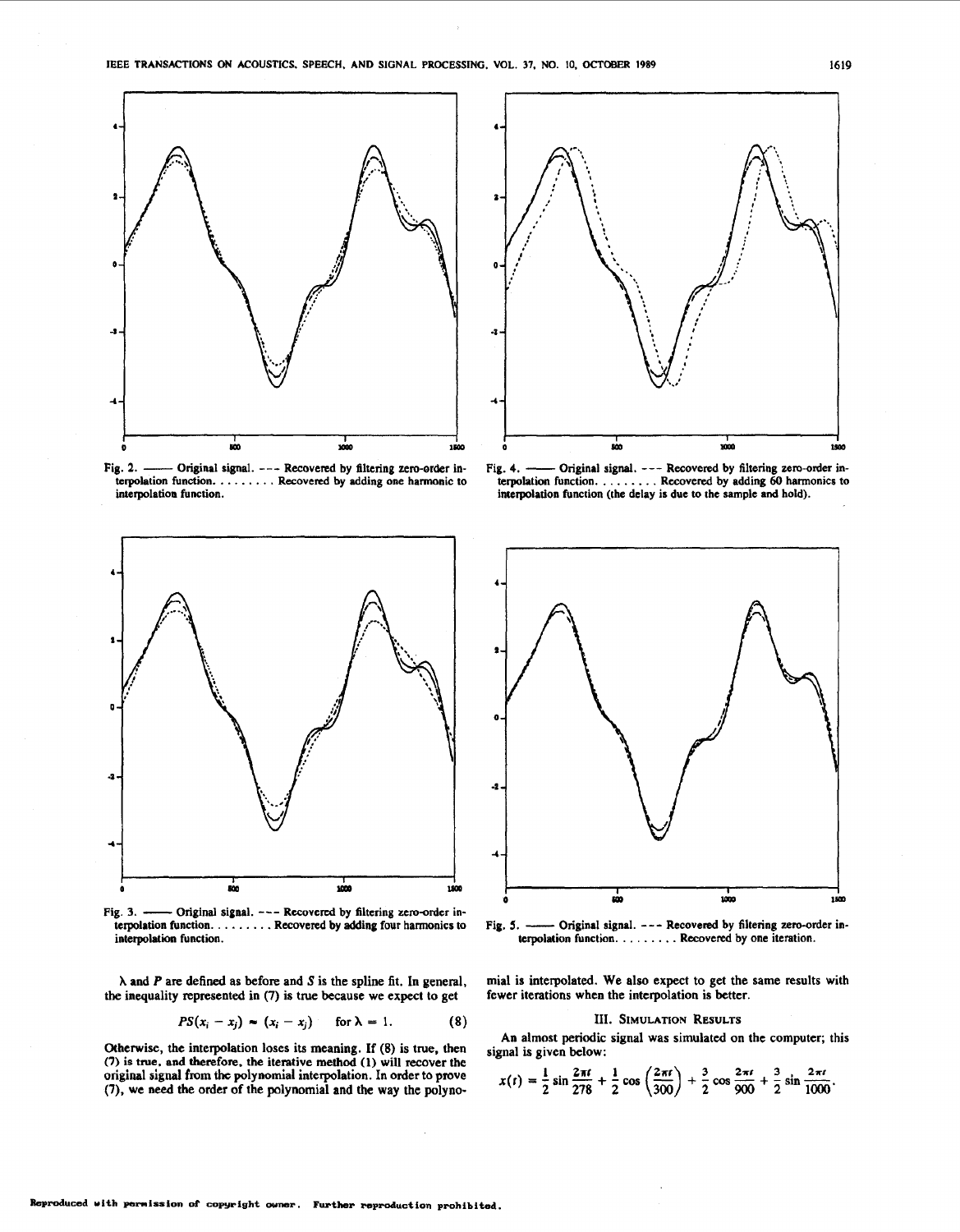<span id="page-3-0"></span>



tcrpolation **funcIion.** . . . . . . . . **Rocovered by adding one** harmonic **to**  interpolation function.



Fig. 8. - Original signal. --- Recovered by filtering first-order interpolation function. , . . . . . . . Recovered **by** adding four harmonics **to**  interpolation function.



The maximum frequency component of  $x(t)$  in the above equation is **1 /278** where 278 is the period of the first sine wave in units of time. The sampling rate is chosen to be 1/125, which is slightly higher than the Nyquist rate  $(2/278 = 1/139)$ . Fourteen-thousand points of **x(2)** are stored in **a** computet (each point represents one unit of time). **To** avoid transient effects at end points, only the points between **7000** and *84%* are plotted in Pigs. **2-10** (denoted as **0-1500** on the horizontal axis).

In the iterative method, the value of  $\lambda$  in (1) is taken as 1, which **tums** out **to be** the **best** choice for fastest convergence *[5].* The first

iteration  $x_0(t)$  is taken to be the low-pass filtered version of the interpolated signal (namely, the zero- and first-order hold).

An ideal low-pass filter with **4000** samples and **a** Hamming window is **used** throughout the simulation. **The** zero-order hold of this signal is low-pass filtered and then compared to the modular and the iterative methods (Pigs. **2-6).** The modular technique (denoted by adding harmonics to interpolation function) performs poorly for **thc** zsro-order hold for this **type** of signal (it **takes 60** modules!). However, the iterative method **does** astonishingly well after one